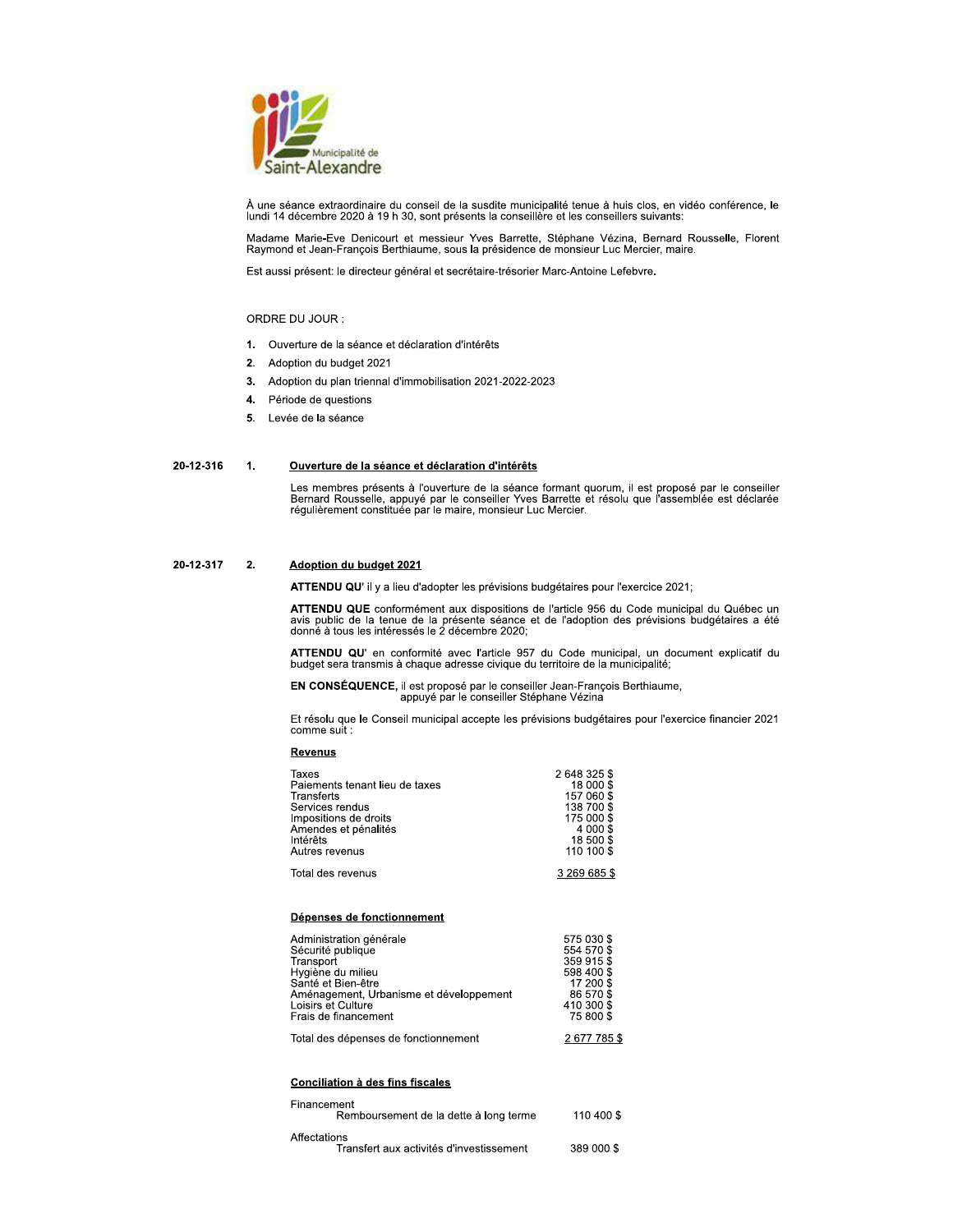Réserves financières et Fonds réservés 92 500 \$

Excédent de fonctionnement à la fin de l'exercice à des fins fiscales  $\qquad 0$ 

Adopté à l'unanimité

### 20-12-318 3. Adoption du plan triennal d'immobilisation 2021-2022-2023

La procédé à l'étude de son programme des dépenses en immobilisations 2021-2022-2023;

3. **Adoption du plan triennal d'immobili**<br> **ATTENDU QUE** le Conseil municipal<br>
immobilisations 2021-2022-2023;<br> **ATTENDU QUE** conformément aux dis<br>
Conseil municipal doit annuellement a<br>
pour les trois exercices financiers 3. **Adoption du plan triennal d'immo<br>
ATTENDU QUE le Conseil munici<br>
immobilisations 2021-2022-2023;<br>
ATTENDU QUE conformément aux<br>
Conseil municipal doit annuellemer<br>
pour les trois exercices financiers st<br>
ATTENDU QUE co ATTENDU QUE** conformément aux dispositions de l'article 953.1 du Code municipal du Québec, le<br>Conseil municipal doit annuellement adopter un programme des immobilisations de la municipalité l doit annuellement adopter un programme des immobilisations de la municipalité pour les trois exercices financiers suivants: ATTENDU QUE conformément aux dispositions de l'article 953.1 du Cod<br>Conseil municipal doit annuellement adopter un programme des immobi<br>pour les trois exercices financiers suivants;<br>ATTENDU QUE conformément aux disposition

**ATTENDU QUE** conformément aux dispositions de l'article 956 du Code municipal du Québec un<br>avis public de la tenue de la présente séance et de l'adoption du programme triennal<br>d'immobilisations a été donné à tous les inté

# EN CONSÉQUENCE, il est proposé par le conseiller Florent Raymond,<br>appuvé par la conseillère Marie-Eve Denicourt

Et résolu que le conseil municipal adopte le programme triennal d'immobilisations pour les années<br>2021. 2022 et 2023 comme suit :

| <b>Fonction</b> | 2021       | 2022       | 2023        | <b>TOTAL</b> |
|-----------------|------------|------------|-------------|--------------|
| Administration  | 80 000 \$  |            |             | 80 000 \$    |
| Sécurité        |            |            |             |              |
| publique        | 615 000 \$ |            |             | 615 000 \$   |
| Transport       | 500 000 \$ | 117 000 \$ |             | 617 000 \$   |
| Hygiène         |            |            |             |              |
| du milieu       | 285 000 \$ | 230 000 \$ | 800 0000 \$ | 1 315 000 \$ |
| Loisirs         |            |            |             |              |
| et Culture      | 26 000 \$  | 101 000 \$ | 696 000 \$  | 823 000 \$   |
| <b>TOTAL</b>    | 1506000\$  | 448 000 \$ | 1496 000 \$ | 3 450 000 \$ |

### Répartition des dépenses par fonction

Répartition des dépenses selon les modes de financement

| Mode de                                      |              |            |            |              |
|----------------------------------------------|--------------|------------|------------|--------------|
| financement                                  | 2021         | 2022       | 2023       | Total        |
| Financement                                  |              |            |            |              |
| à long terme                                 | 600 000 \$   |            | 382 400 \$ | 982 400 \$   |
| Activités de                                 |              |            |            |              |
| fonctionnement                               | 389 000 \$   | 218 000 \$ | 200 000 \$ | 807 000 \$   |
| Excédent de<br>fonctionnement non<br>affecté |              |            |            |              |
| Fonds de                                     |              |            |            |              |
| roulement                                    |              |            |            |              |
| Revenus de                                   |              |            |            |              |
| transfert                                    | 517 000 \$   | 230 000 \$ | 913 600 \$ | 1660600\$    |
| <b>Total</b>                                 | 1 506 000 \$ | 448 000 \$ | 1496 000\$ | 3 450 000 \$ |

Adoptée à l'unanimité

#### $4.$ Période de questions

Conformément aux dispositions de la loi, le maire invite les personnes prés Conformément aux dispositions de la loi, le maire invite les personnes présentes à poser des<br>questions aux membres du conseil municipal. De plus, le public a été invité à présenter ses<br>questions au conseil municipal, par é